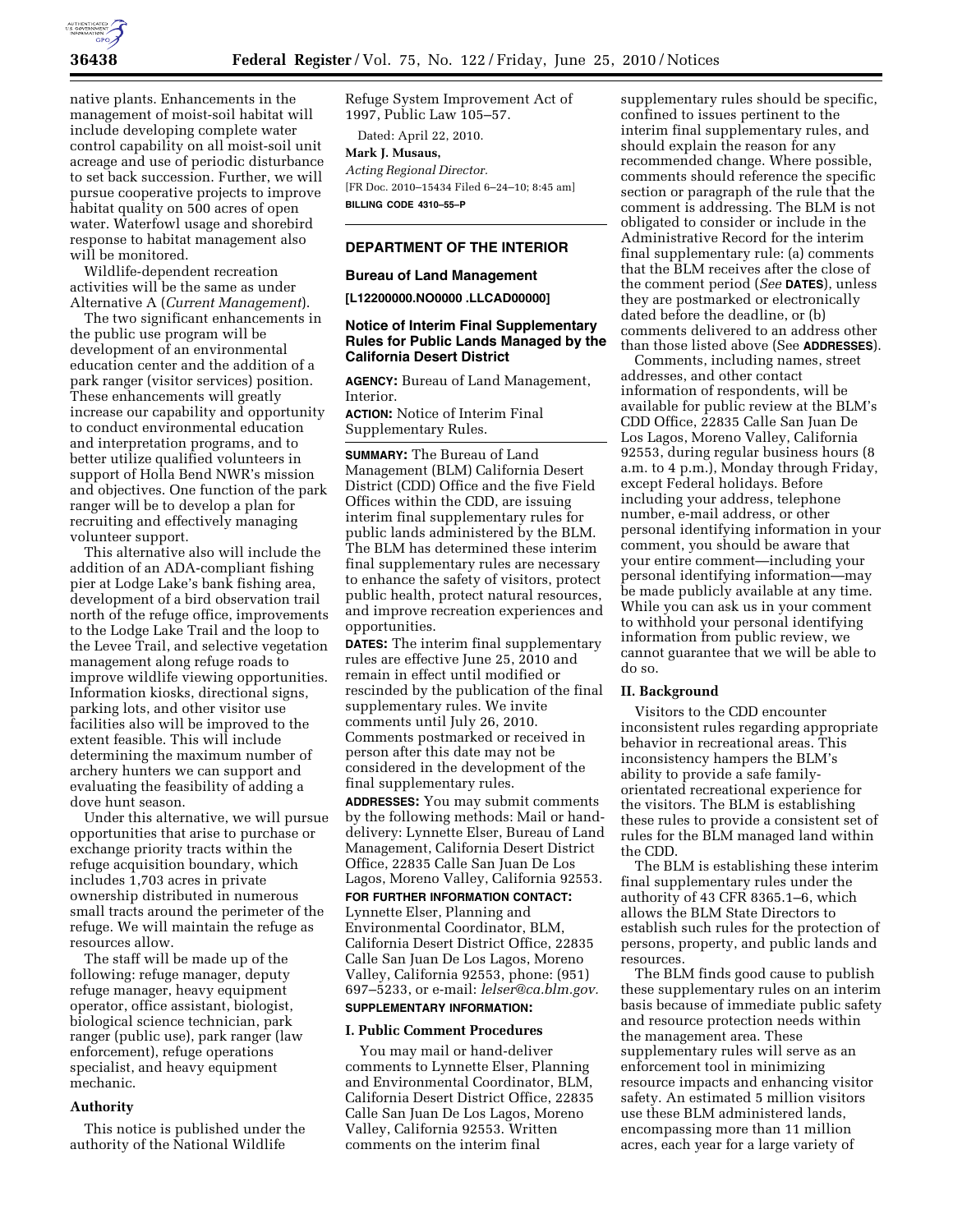recreational and other activities. The BLM is responsible for providing recreational opportunities on public lands. These interim final supplementary rules will prohibit acts, such as riding in truck beds, for safety reasons and create resource protection rules such as regulating camp fires, trash, and campsite closures. These interim final supplementary rules will provide consistency for public lands managed by the five Field Offices in the CDD. Therefore, the immediate implementation of these supplementary rules is required.

These rules do not propose or implement any land use limitations or restrictions as described in the Multiple Use Classification Guidelines of the California Desert Conservation Area Plan other than those included within the BLM's decisions associated with the CDCA Plan, as amended, and associated environmental impact statements and environmental assessments (EA), or allowed under existing law or regulation.

The CDD is located in southern California and includes all BLM managed land in Imperial, Inyo, Kern, Riverside, Los Angeles, San Bernardino, and San Diego Counties, California. A map of the area can be obtained by contacting the CDD office (see **ADDRESSES**) or by accessing the following Web site: *http:// www.ca.blm.gov.* The supplementary rules will be available for inspection in the BLM's CDD Office in Moreno Valley, the CDD's five Field Offices: Ridgecrest, Barstow, Palm Springs-South Coast, Needles and El Centro Field Offices, and on kiosks throughout the CDD. These rules will be published in a newspaper of general circulation in the affected vicinity at the same time they are published in the **Federal Register**.

### **III. Procedural Matters**

#### *Executive Order 12866, Regulatory Planning and Review*

These supplementary rules are not a significant regulatory action and are not subject to review by the Office of Management and Budget under Executive Order 12866. They will not have an effect of \$100 million or more on the economy. They do not affect commercial activity. They will not adversely affect, in a material way, the economy, productivity, competition, jobs, environment, public health or safety, or State, local, or tribal governments or communities. They will not create a serious inconsistency or otherwise interfere with an action taken or planned by another agency. They do not alter the budgetary effects of

entitlements, grants, user fees, or loan programs or the rights or obligations of their recipients; nor do they raise novel legal or policy issues. These rules merely contain rules of conduct for public use of public land and provide for consistency within the CDD.

### *Clarity of the Interim Final Supplementary Rules*

Executive Order 12866 requires each agency to write regulations that are simple and easy to understand. The BLM invites your comments on how to make these supplementary rules easier to understand, including answers to questions such as the following:

(1) Are the requirements in the supplementary rules clearly stated?

(2) Do the supplementary rules contain technical language or jargon that interferes with their clarity?

(3) Does the format of the supplementary rules (grouping and order of sections, use of headings, paragraphing, etc.) aid or reduce their clarity?

(4) Would the supplementary rules be easier to understand if they were divided into more (but shorter) sections?

(5) Is the description of the supplementary rules in the **SUPPLMENTARY INFORMATION** section of this preamble helpful in understanding the interim final supplementary rules? How could this description be more helpful in making the interim final supplementary rules easier to understand?

Please send any comments you have on the clarity of the supplementary rules to the address specified in the **ADDRESSES** section.

# *National Environmental Policy Act (NEPA)*

The BLM has prepared an EA (CA– 670–10–38) and has determined that the rules would not constitute a major Federal action significantly affecting the quality of the human environment under Section 102(2)(C) of NEPA, 42 U.S.C. 4332(2)(C). The EA was posted on the CDD Web site and was available for a 30-day public comment period from October 20, 2009 through November 20, 2009. A finding of no significant impact was signed February 1, 2010 and a decision record was signed February 1, 2010. The BLM invites the public to comment on the EA and Finding of No Significant Impact in accordance with the Public Comment.

These supplementary rules merely establish rules of conduct for the lands managed by the BLM CDD and its five Field Offices. These rules are designed to protect the environment and public health and safety.

#### *Regulatory Flexibility Act*

Congress enacted the Regulatory Flexibility Act (RFA) of 1980, as amended, 5 U.S.C. 601–612, to ensure that Government regulations do not unnecessarily or disproportionately burden small entities. The RFA requires a regulatory flexibility analysis if a rule would have a significant economic impact, either detrimental or beneficial, on a substantial number of small entities. These rules merely establish rules of conduct for public recreational use of specific public lands. Therefore, the BLM has determined under the RFA that these rules would not have a significant economic impact on a substantial number of small entities.

## *Small Business Regulatory Enforcement Fairness Act*

These interim final supplementary rules do not constitute a ''major rule'' as defined at 5 U.S.C. 804(2). These rules merely establish rules of conduct for recreational use of certain public lands and do not affect commercial or business activities of any kind.

#### *Unfunded Mandates Reform Act*

These supplementary rules do not impose an unfunded mandate on State, local or tribal governments or the private sector of more than \$100 million per year; nor do these supplementary rules have a significant or unique effect on State, local, or tribal governments or the private sector. These supplementary rules have no effect on State, local, or tribal governments and do not impose any requirements on any of these entities. Therefore, the BLM has determined that a statement containing the information required by the Unfunded Mandates Reform Act (2 U.S.C 1531 *et seq.*).

# *Executive Order 12630, Governmental Actions and Interference with Constitutionally Protected Property Rights (Takings)*

These supplementary rules do not represent a government action capable of interfering with constitutionally protected property rights. The supplementary rules do not address property rights in any form, and do not cause the impairment of one's property rights. Therefore, the BLM has determined that these interim final supplementary rules would not cause a ''taking'' of private property or require further discussion of takings implications under this Executive Order.

# *Executive Order 13132, Federalism*

The supplementary rules will not have a substantial direct effect on the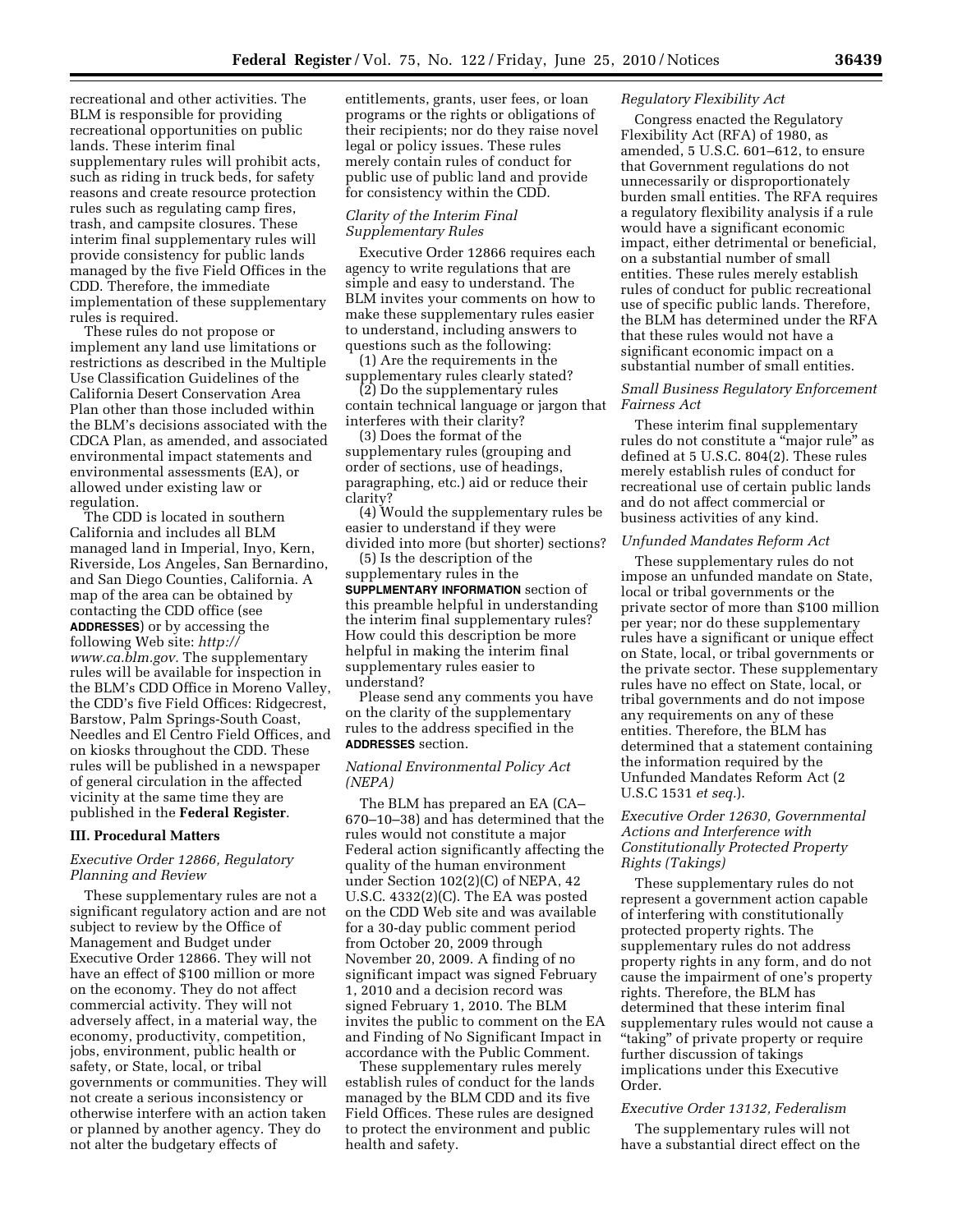States, on the relationship between the national government and the States, or on the distribution of power and responsibilities among the various levels of government. These supplementary rules do not conflict with any California State law or regulation. Therefore, in accordance with Executive Order 13132, the BLM has determined that these supplementary rules do not have sufficient Federalism implications to warrant preparation of a Federalism Assessment.

### *Executive Order 12988, Civil Justice Reform*

Under Executive Order 12988, the BLM California State Office has determined that these supplementary rules would not unduly burden the judicial system and that they meet requirements of sections 3(a) and 3(b)(2) of the Order.

# *Executive Order 13175, Consultation and Coordination with Indian Tribal Governments*

In accordance with Executive Order 13175, the BLM has found that these supplementary rules do not include policies that have tribal implications. The supplementary rules do not affect Indian resource, religious, or property rights.

# *Executive Order 13211, Actions Concerning Regulations That Significantly Affect Energy Supply, Distribution, or Use*

These supplementary rules do not comprise a significant energy action. The rules will not have an adverse effect on energy supply, production, or consumption and have no connection with energy policy.

# *Executive Order 13352, Facilitation of Cooperative Conservation*

In accordance with Executive Order 13352, the BLM has determined that the supplementary rules will not impede facilitating cooperative conservation; will take appropriate account of and consider the interests of persons with ownership or other legally recognized interests in land or other natural resources; properly accommodate local participation in the Federal decisionmaking process; and provide that the programs, projects, and activities are consistent with protecting public health and safety. These rules merely establish rules of conduct for recreational use of certain public lands.

# *Paperwork Reduction Act*

These supplementary rules do not contain information collection

requirements that the Office of Management and Budget must approve under the Paperwork Reduction Act, 44 U.S.C. 3501 *et seq.* 

### *Information Quality Act*

In developing these supplementary rules, the BLM did not conduct or use a study, experiment or survey requiring peer review under the Information Quality Act (Section 515 of Pub. L. 106– 554).

# *Author*

The principal author of these interim final supplementary rules is Lynnette Elser, Planning and Environmental Coordinator, BLM California Desert District.

Supplementary Rules for Lands Managed by the BLM California Desert District Office

For the reasons stated in the Preamble and under the authority of 43 CFR 8365.1–6, the California State Director, Bureau of Land Management, issues supplementary rules for public lands managed by the California Desert District (CDD), to read as follows:

### Section 1—Definitions

BLM California Desert District means public land, managed by the BLM, totaling over 11 million acres, primarily in the southern and eastern portions of California. The California Desert District, under the authority of the District Manager, provides coordination and oversight to the five field offices of the California Desert District. The California Desert District office is located in Moreno Valley, California. This includes all of the land managed by the BLM Ridgecrest Field Office, the BLM Barstow Field Office, the BLM Palm Springs-South Coast Field Office, the BLM Needles Field Office, and the BLM El Centro Field Office. A map of this land is available at the CDD office.

Camp means day or overnight use of a tent, trailer, motor coach, fifth wheel, camper, or similar vehicle or structure.

Developed Sites and Areas means sites and areas that contain structures or capital improvements primarily used by the public for recreation purposes. Such sites or areas may include such features as: Delineated spaces for parking, camping or boat launching; sanitary facilities; potable water; grills or fire rings; tables; or controlled access. This definition is consistent with 43 CFR part 8360.

Off Road Vehicle (ORV) means ORV as defined by 43 CFR 8340.0–5.

Public Nudity means nudity in a place where a person may be observed by another person.

Nudity means nudity as defined by 14 California Code of Regulations Section 4322.

Special Recreation Permit means a permit issued under the authority of 43 CFR 8372.1.

#### Section 2—Supplementary Rules

The following rules apply on public lands administered by the BLM California Desert District unless explicitly authorized by a permit or other authorization document issued by the BLM:

1. Public nudity is prohibited at all developed sites and areas and all ORV open areas.

2. It is prohibited for a person to ride in or transport another person in or on a portion of an ORV or trailer that is not designed or intended for the transportation of passengers.

3. It is prohibited to use as firewood, or have in their possession, any firewood materials containing nails, screws, or other metal hardware, including, but not limited to, wood pallets and/or construction debris.

4. Possession of glass beverage containers is prohibited in all developed sites and areas and all ORV open areas.

5. It is prohibited to place into the ground any non-flexible object, such as, but not limited to, metal or wood stakes, poles, or pipes, with the exception of small tent or awning stakes, at all developed sites and areas and all ORV open areas.

6. It is prohibited to camp within the areas commonly known as Competition Hill Corridor and Competition Hill located within the Dumont Dunes ORV Area, as shown in the map at the entrance kiosk.

7. It is prohibited to reserve or save a camping space for another person at all developed sites and areas and all ORV open areas.

8. All persons must keep their sites free of trash and litter during the period of occupancy.

Employees and agents of the BLM are exempt from these rules during the performance of specific official duties as authorized by the CDD Manager, or the Ridgecrest, Barstow, Needles, Palm Springs-South Coast or El Centro Field Managers.

#### Section 3—Penalties

On public lands under Section 303(a) of the Federal Land Policy and Management Act of 1976 (43 U.S.C. 1733(a); 43 CFR 8360.0–7; 43 CFR 2932.57(b)), any person who violates any of these supplementary rules may be tried before a United States Magistrate and fined no more than